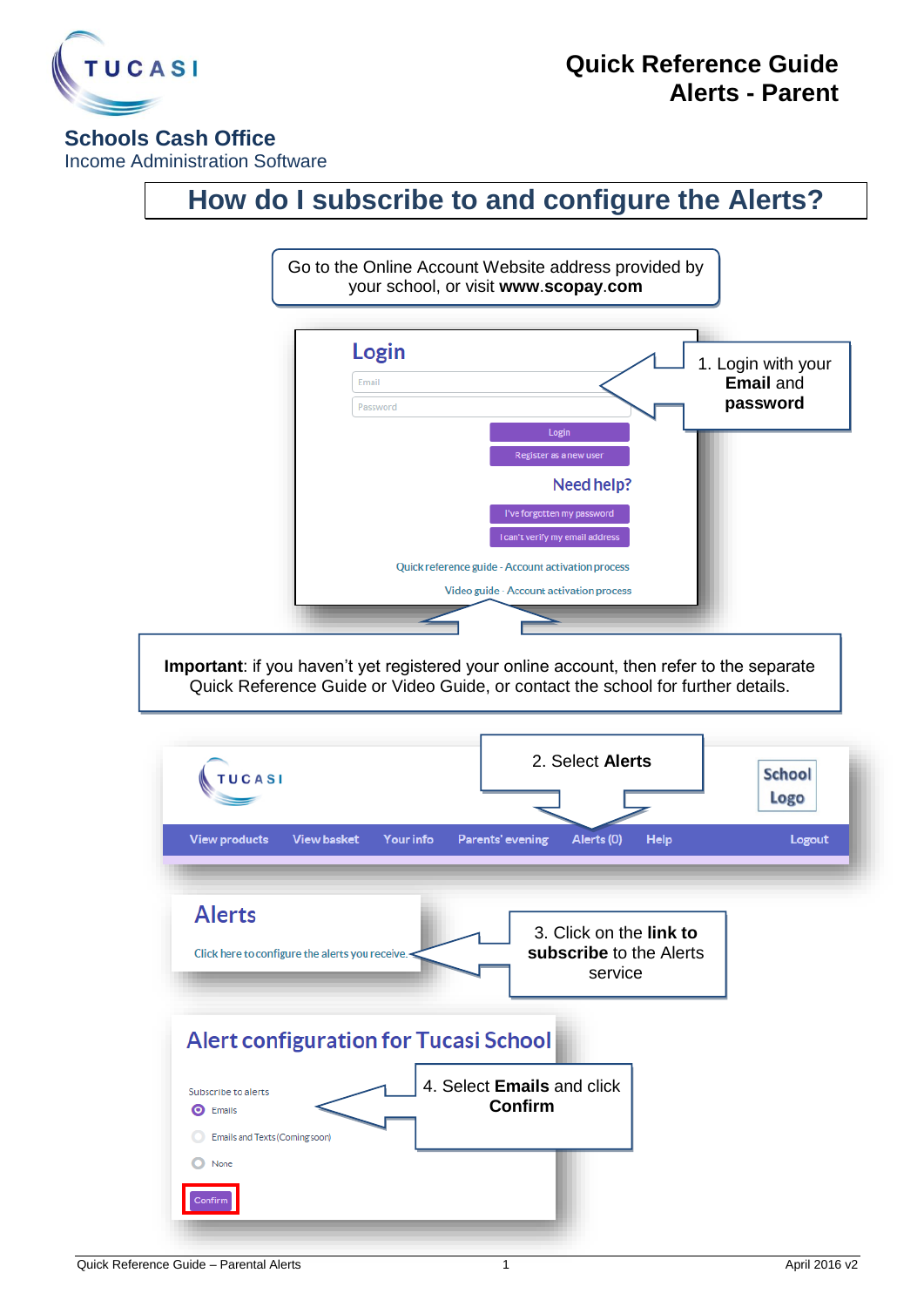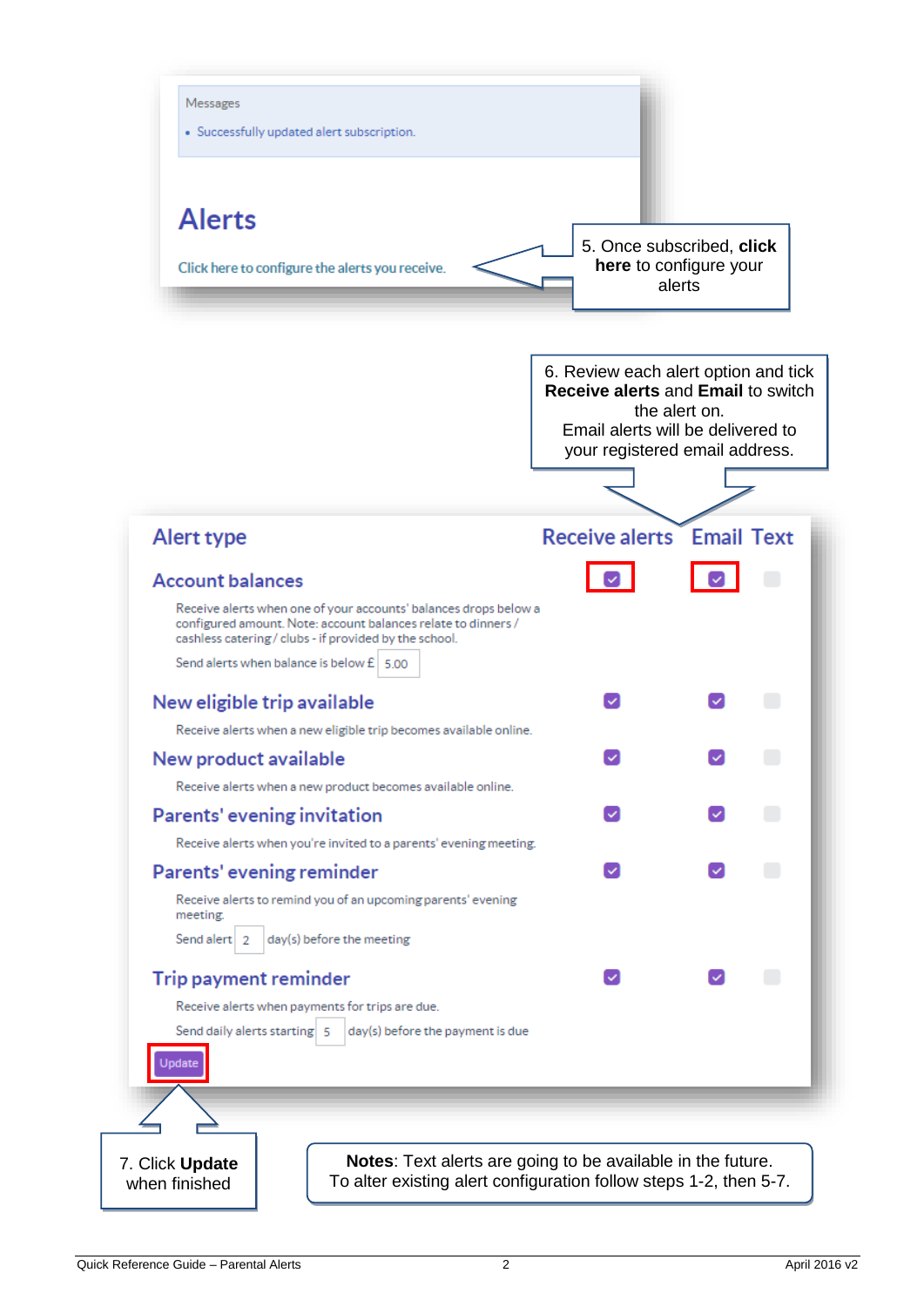## **Example Email Alerts**

Email alerts will be delivered to your registered email address and can be viewed from your normal mailbox.

The balance of Marc Ackroyd for Dinner money is GBP-26.00

This alert is an automated message, sent as per your SCOPay Alerts configuration. If you no longer want to receive emails from your school(s), unsubscribe here

> The following trip(s) have become available: Ski Trip 2014

This alert is an automated message, sent as per your SCOPay Alerts configuration. If you no longer want to receive emails from your school(s), unsubscribe here

> You have been invited to meet with the following teachers for: Marc Ackroyd Mr Hunt

Book a meeting with a teacher by clicking the "Parents' evening" link in the menu bar when logged to your online account.

If you no longer want to receive emails from your school(s), unsubscribe here

## **How do I view Alerts that I have received?**

| The number in<br>brackets denotes<br>number of unread<br>messages. | TUCASI                                                                                                                 | <b>School</b><br>Logo |
|--------------------------------------------------------------------|------------------------------------------------------------------------------------------------------------------------|-----------------------|
|                                                                    | <b>View products</b><br><b>View basket</b><br><b>Your info</b><br><b>Parents' evening</b><br>Alerts (2)<br><b>Help</b> | Logout                |
| Alerts (2)                                                         |                                                                                                                        |                       |
|                                                                    | <b>Alerts</b><br>1. Select Alerts                                                                                      |                       |
|                                                                    | Click here to configure the alerts you receive.                                                                        |                       |
|                                                                    | Click on an alert to view the message and any possible further actions to take.                                        |                       |
|                                                                    | Mark as unread<br>Mark as read<br>Delete                                                                               |                       |
| 2. Click on the plus<br>sign to view the<br>message                | Subject<br>Date                                                                                                        |                       |
|                                                                    | You have new trips(s) available for Marc Ackroyd, Mary Ackroyd<br>29 Apr 2016 18:00                                    |                       |
|                                                                    | Your account balance: Marc Ackroyd is low<br>29 Apr 2016 18:00                                                         |                       |
|                                                                    | Filter message:<br>All                                                                                                 | Page 1/1              |
| Quick Reference Guide - Parental Alerts                            | 3                                                                                                                      | April 2016 v2         |